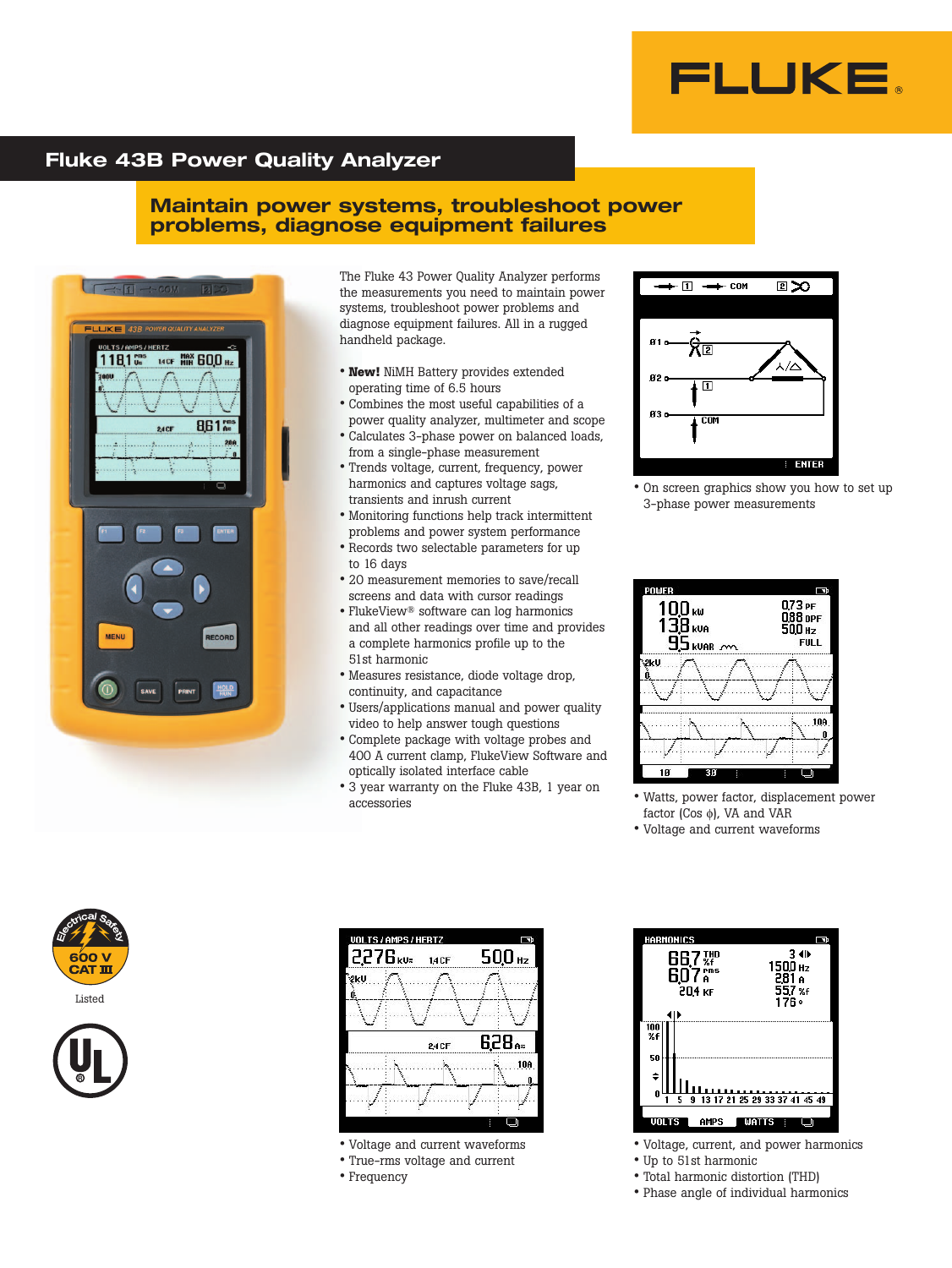# **Specifications**

Accuracies are stated as  $\pm$  (percentage of reading + counts) without probes unless otherwise noted.

Specifications are valid for signals with a fundamental between 40 and 70 Hz.

| <b>Input Characteristics</b>                                                    | Ranges                                                                                                                                                     | Accuracy                                                                                                                            |
|---------------------------------------------------------------------------------|------------------------------------------------------------------------------------------------------------------------------------------------------------|-------------------------------------------------------------------------------------------------------------------------------------|
| Input impedance                                                                 | $1 M\Omega$ , 20 pF                                                                                                                                        |                                                                                                                                     |
| Voltage rating                                                                  | 600 Vrms, CAT III                                                                                                                                          |                                                                                                                                     |
| Volt/Amps/Hertz                                                                 |                                                                                                                                                            |                                                                                                                                     |
| True-rms voltage (AC+DC)                                                        | 5.000 V, 50.00 V, 500.0 V, 1250 V*                                                                                                                         | $\pm$ (1 % + 10 counts)                                                                                                             |
| True-rms current (AC+DC)                                                        | 50.00 A, 500.0 A, 5.000 kA, 50.00 kA, 1250 kA                                                                                                              | $\pm$ (1 % + 10 counts)                                                                                                             |
| Frequency                                                                       | 10.0 Hz to 15.0 kHz                                                                                                                                        | $\pm$ (0.5 % + 2 counts)                                                                                                            |
| CF Crest Factor                                                                 | 1.0 to 10.0                                                                                                                                                | $\pm$ (5 % + 1 count)                                                                                                               |
| Power                                                                           |                                                                                                                                                            |                                                                                                                                     |
| W, VA, VAR Reactive Power<br>1-phase and 3-phase, 3<br>conductor balanced loads | 250 W 2.50 kW, 25.0 kW, 250 kW, 2.50 MW,<br>25 MW, 250 MW, 625 MW, 1.56 GW                                                                                 | $\pm$ (2 % + 6 counts) Total Power<br>$\pm$ (4 % + 4 counts) Fundamental<br>Power                                                   |
| PF Power Factor                                                                 | 0.00 to 1.00                                                                                                                                               | ± 0.04                                                                                                                              |
| DPF Displacement Power Factor                                                   | 0.00 to 0.25<br>0.25 to 0.90<br>0.90 to 1.00                                                                                                               | not specified<br>± 0.04<br>± 0.03                                                                                                   |
| Hz Frequency fundamental                                                        | 40.0 to 70.0 Hz                                                                                                                                            | $\pm$ (0.5 % + 2 counts)                                                                                                            |
| Harmonics                                                                       |                                                                                                                                                            |                                                                                                                                     |
| Volts, Amps, Watts                                                              | Fundamental                                                                                                                                                | V, $A \pm (3\% + 2\text{ counts})$ ,<br>$W \pm (5 \% + 2 counts)$                                                                   |
|                                                                                 | 2 to 31st Harmonic                                                                                                                                         | V, $A \pm (5\% + 3\text{ counts})$ ,<br>$W \pm (10\% + 10\text{ counts})$                                                           |
|                                                                                 | 32 to 51st Harmonic                                                                                                                                        | V, $A \pm (15\% + 5\text{ counts})$ ,<br>$W \pm (30\% + 5 \text{ counts})$                                                          |
| Frequency of fundamental                                                        | 40 Hz to 70 Hz                                                                                                                                             | $\pm$ 0.25 Hz                                                                                                                       |
| Phase                                                                           | Volt & Amps (between Fund. & Harmonic)                                                                                                                     | 2nd ( $\pm$ 3°)  51st ( $\pm$ 15°)                                                                                                  |
|                                                                                 | Watts (between Volt Fund. & Amps<br>Harmonic)                                                                                                              | Fund $(\pm 5^{\circ})$ 51st $(\pm 15^{\circ})$                                                                                      |
| K-Factor (Amps & Watts)                                                         | 1.0 to 30.0                                                                                                                                                | ± 10 %                                                                                                                              |
| THD                                                                             | 0.00 to 99.99                                                                                                                                              | $\pm$ (3 % + 8 counts)                                                                                                              |
| Sags & Swells                                                                   |                                                                                                                                                            |                                                                                                                                     |
| Recording times (selectable)                                                    | 4 min to 16 days                                                                                                                                           |                                                                                                                                     |
| Vrms actual, Vrms max,<br>$min (AC + DC)$                                       | 5.000 V, 50.00 V 500.0 V, 1250 V*                                                                                                                          | Readings $\pm$ (2 % + 10 counts)<br>Cursor readings $\pm$ (2 % + 12 counts)<br>Cursor Readings Average $\pm$ (2 %)<br>$+10$ counts) |
| Arms actual, Arms max,<br>$min (AC + DC)$                                       | 50.00 A, 500.0 A, 5.000 kA, 50,00 kA                                                                                                                       |                                                                                                                                     |
| Recording                                                                       |                                                                                                                                                            |                                                                                                                                     |
| Recording times (selectable)                                                    | 4 min to 16 days                                                                                                                                           |                                                                                                                                     |
| Parameters                                                                      | Choose one or two parameters from one of the groups below                                                                                                  |                                                                                                                                     |
| V/A/Hz                                                                          | Line Voltage, Current, Frequency                                                                                                                           |                                                                                                                                     |
| Power                                                                           | Watts, VA, VAR, PF, DPF, Frequency                                                                                                                         |                                                                                                                                     |
| Harmonics                                                                       | THD, Volts (Fund. & Harmonic), Amps(F&H) Watts(F&H) Freq.(H), % (H) of total, Phase(H), KF                                                                 |                                                                                                                                     |
| Ohms                                                                            | Ohms, Diode, Continuity, Capacitance                                                                                                                       |                                                                                                                                     |
| Temperature                                                                     | °C or °F                                                                                                                                                   |                                                                                                                                     |
| Scope                                                                           | DC Voltage, DC Current, AC Voltage, AC Current, Frequency, Pulse Width + or -,<br>Phase, Duty cycle + or -, Peak max, Peak min, Peak min-max, Crest Factor |                                                                                                                                     |
| <b>Transients</b>                                                               |                                                                                                                                                            |                                                                                                                                     |
| Minimum pulse width                                                             | $40$ ns                                                                                                                                                    |                                                                                                                                     |
| Useful bandwidth input                                                          | DC to 1 MHz (with test leads TL24)                                                                                                                         |                                                                                                                                     |
| Number of transients                                                            | 40                                                                                                                                                         |                                                                                                                                     |
| Voltage threshold settings                                                      | 20 %, 50 %, 100 %, 200 % above or below reference signal                                                                                                   |                                                                                                                                     |
| Reference signal                                                                | After START, the Vrms and frequency of the signal are measured. From these<br>data a pure sinewave is calculated as reference for threshold setting.       |                                                                                                                                     |
| Vpeak min, Vpeak max at cursor                                                  | 10 V, 25 V, 50 V, 125 V, 250 V, 500 V, 1250 V                                                                                                              | $\pm$ 5 % of full scale                                                                                                             |

\*Rated 600 V CAT III



- Measurements are always automatically recorded to instantly show changes over time.
- Use cursors to read time and date of sags and swells



- Catch voltage transients and waveform distortion down to 40 nS
- Catch and save up to 40 transients
- Correlate the cause of transients with time and date stamps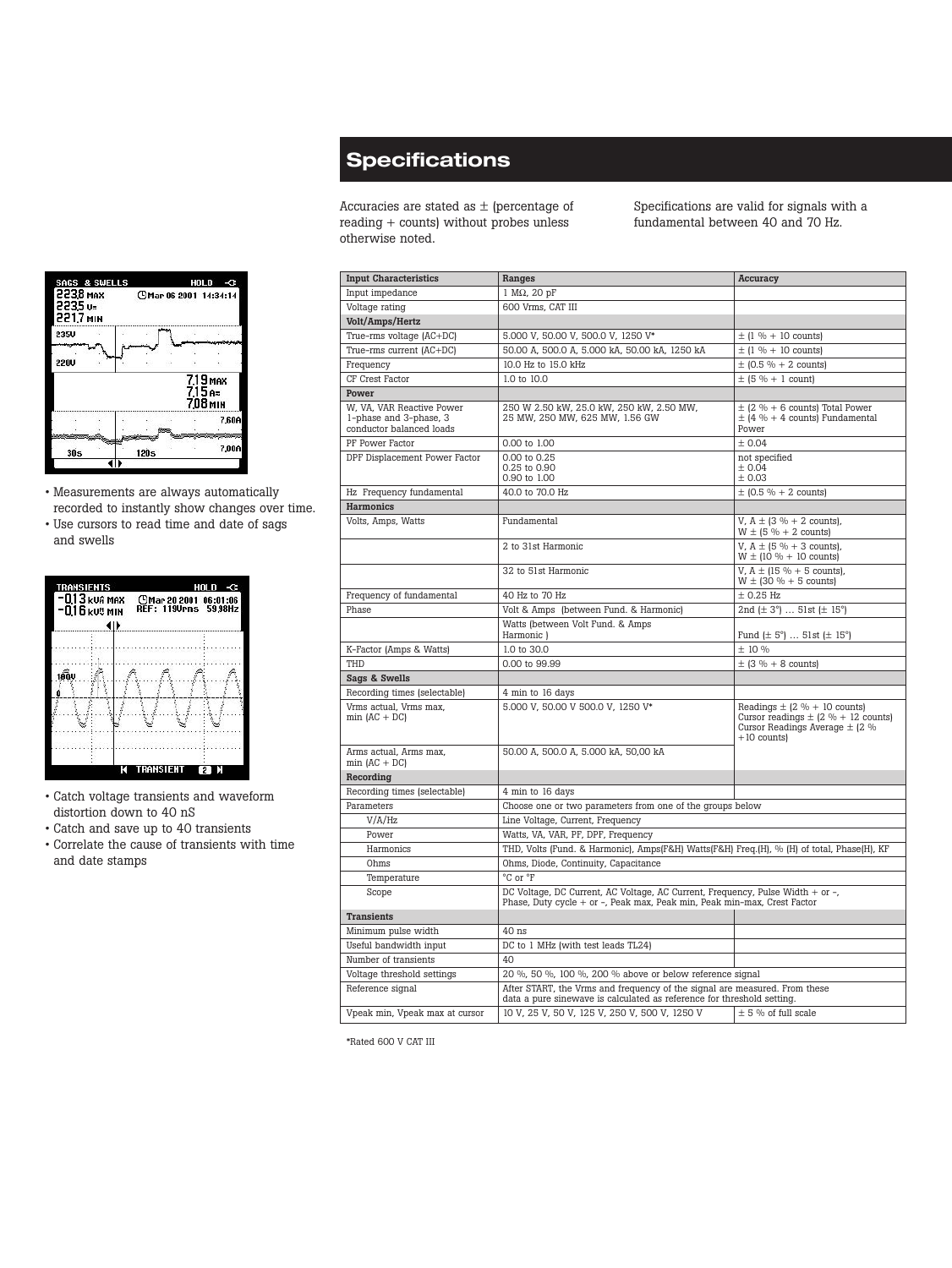

| <b>Inrush Current</b>                               | Ranges                                                                                                                                                                                                                                        | Accuracy                          |  |
|-----------------------------------------------------|-----------------------------------------------------------------------------------------------------------------------------------------------------------------------------------------------------------------------------------------------|-----------------------------------|--|
| Current ranges (selectable)                         | 1 A, 5 A, 10 A, 50 A, 100 A, 500 A, 1000 A                                                                                                                                                                                                    |                                   |  |
| Inrush times (selectable)                           | 1 s, 5 s, 10 s, 50 s, 100 s, 5 min                                                                                                                                                                                                            |                                   |  |
| Cursor readings                                     | A peak max at cursor 1 and cursor 2                                                                                                                                                                                                           | $\pm$ 5 % of full scale           |  |
| Time between cursors**                              | 4 to 235 pixels                                                                                                                                                                                                                               | $\pm$ (0.2 % + 2 pixels)          |  |
| Scope, dual channel scope with measurement reading  |                                                                                                                                                                                                                                               |                                   |  |
| Input impedance                                     |                                                                                                                                                                                                                                               |                                   |  |
| Input 1                                             | 1 M/12 pF; with BB120: 20 pF                                                                                                                                                                                                                  | $\pm$ 2 pF; with BB120 $\pm$ 3 pF |  |
| Input 2                                             | 1 M/10 pF; with BB120: 18 pF                                                                                                                                                                                                                  | $\pm$ 2 pF; with BB120 $\pm$ 3 pF |  |
| <b>Vertical</b>                                     |                                                                                                                                                                                                                                               |                                   |  |
| Voltage ranges                                      | 50 mV/div to 500 V/div                                                                                                                                                                                                                        | $\pm$ (1 % + 2 pixels)            |  |
| Vertical sensitivity, resolution                    | 5 mV/div to 500 V/div, 8 bit (256 levels)                                                                                                                                                                                                     |                                   |  |
| Bandwidth input 1 (voltage)                         | DC to 20 MHz at inputs, or with VPS40 probe (Opt);<br>1 MHz with TL24 Leads                                                                                                                                                                   |                                   |  |
| Bandwidth input 2 (current)                         | DC to 15 kHz at inputs<br>10 kHz with i400s Current Clamp                                                                                                                                                                                     |                                   |  |
| Coupling                                            | DC, AC (10 Hz $-$ 3 dB)                                                                                                                                                                                                                       |                                   |  |
| Horizontal                                          |                                                                                                                                                                                                                                               |                                   |  |
| TimeBase modes                                      | Normal, roll, single                                                                                                                                                                                                                          |                                   |  |
| TimeBase ranges                                     | 60 s/div to 20 ns/div                                                                                                                                                                                                                         | $\pm$ (0.4 % + 1 pixel)           |  |
| Sampling rate                                       | $25$ MS/s                                                                                                                                                                                                                                     |                                   |  |
| Record lenath<br>(min / max samples)                | 512 per channel                                                                                                                                                                                                                               |                                   |  |
| Trigger source                                      | Input 1 or Input 2 or Automatic selection                                                                                                                                                                                                     |                                   |  |
| Trigger mode                                        | Automatic Connect-and-View™, Free Run,<br>Single Shot.                                                                                                                                                                                        |                                   |  |
| Connect-and-View™                                   | Advanced automatic triggering that recognizes signal patterns and automatically<br>adjusts triggering, timebase and amplitude. Automatically displays stable pictures<br>of complex and dynamic signals like motor drive and control signals. |                                   |  |
| Pre-trigger                                         | Up to 10 divisions                                                                                                                                                                                                                            |                                   |  |
| Measurement readings,<br>per channel selectable     | Volts & Amps (DC, AC, AC + DCrms, Peak max, Peak min, Peak min / max),<br>Frequency, Duty cycle + or - , Phase, Pulse Width + or -, Crest factor                                                                                              |                                   |  |
| Ohms, Diode, Continuity, Capacitance                |                                                                                                                                                                                                                                               |                                   |  |
| Ohms                                                | 500.0 Ω 5.000 kΩ, 50.00 kΩ, 500.0 kΩ,<br>5.000 M $\Omega$ , 30.00 M $\Omega$                                                                                                                                                                  | $\pm$ (0.6 % + 5 counts)          |  |
| Diode voltage                                       | 0 to 3,000 V                                                                                                                                                                                                                                  | $\pm$ (2 % + 5 counts)            |  |
| Continuity, shorts $> 1$ ms                         | Beeper on at $<$ 30 $\Omega$ $\pm$ 5 $\Omega$ ,                                                                                                                                                                                               |                                   |  |
| Capacitance                                         | 50.00 nF, 500.0 nF, 5.000 µF, 50.00 µF,<br>500.0 µF                                                                                                                                                                                           | $\pm$ (2 % + 10 counts)           |  |
| Temperature***                                      | $-100.0$ °C to 400.0 °C.<br>-200.0 °F to 800.0 °F                                                                                                                                                                                             | $\pm$ (0.5 % + 5 counts)          |  |
| Max current, max open circuit volt.                 | $0.5$ mA, $<$ 4 V (all functions above)                                                                                                                                                                                                       |                                   |  |
| Memorv                                              |                                                                                                                                                                                                                                               |                                   |  |
| Number of screens                                   | $20^{\circ}$                                                                                                                                                                                                                                  |                                   |  |
| <b>Optical Isolated Interface</b>                   |                                                                                                                                                                                                                                               |                                   |  |
| To printer                                          | Supports HP LaserJet™, DeskJet, Epson FX/LQ and Postscript printers with<br>optional PAC91 Printer Adapter Cable                                                                                                                              |                                   |  |
| To PC                                               | FlukeView <sup>®</sup> Power Quality Analyzer software with OC4USB Interface<br>Adapter included                                                                                                                                              |                                   |  |
| <b>FlukeView<sup>®</sup> Power Quality Software</b> |                                                                                                                                                                                                                                               |                                   |  |
| Hardware requirements                               | PC or 100 % compatible with Windows <sup>®</sup> 98SE, Me, 2000, XP                                                                                                                                                                           |                                   |  |

\*\*  $1$  pixel = inrush time/250

\*\*\* Requires optional temperature accessory



• Inrush current up to 400 A with supplied current probe

• Use cursors to measure inrush current timing



• Connect-and-View™ scope for quick waveform display

• 20 MHz bandwidth with optional 10:1 voltage probe. 15 kHz on current channel with optional current clamp



- FlukeView® Power Quality Analyzer software (included)
- Capture measurement screens for professional-looking reports
- Log readings to your computer disk drive
- Works with Windows word processing, spreadsheet and analysis software
- Windows 98SE/Me/2000/XP